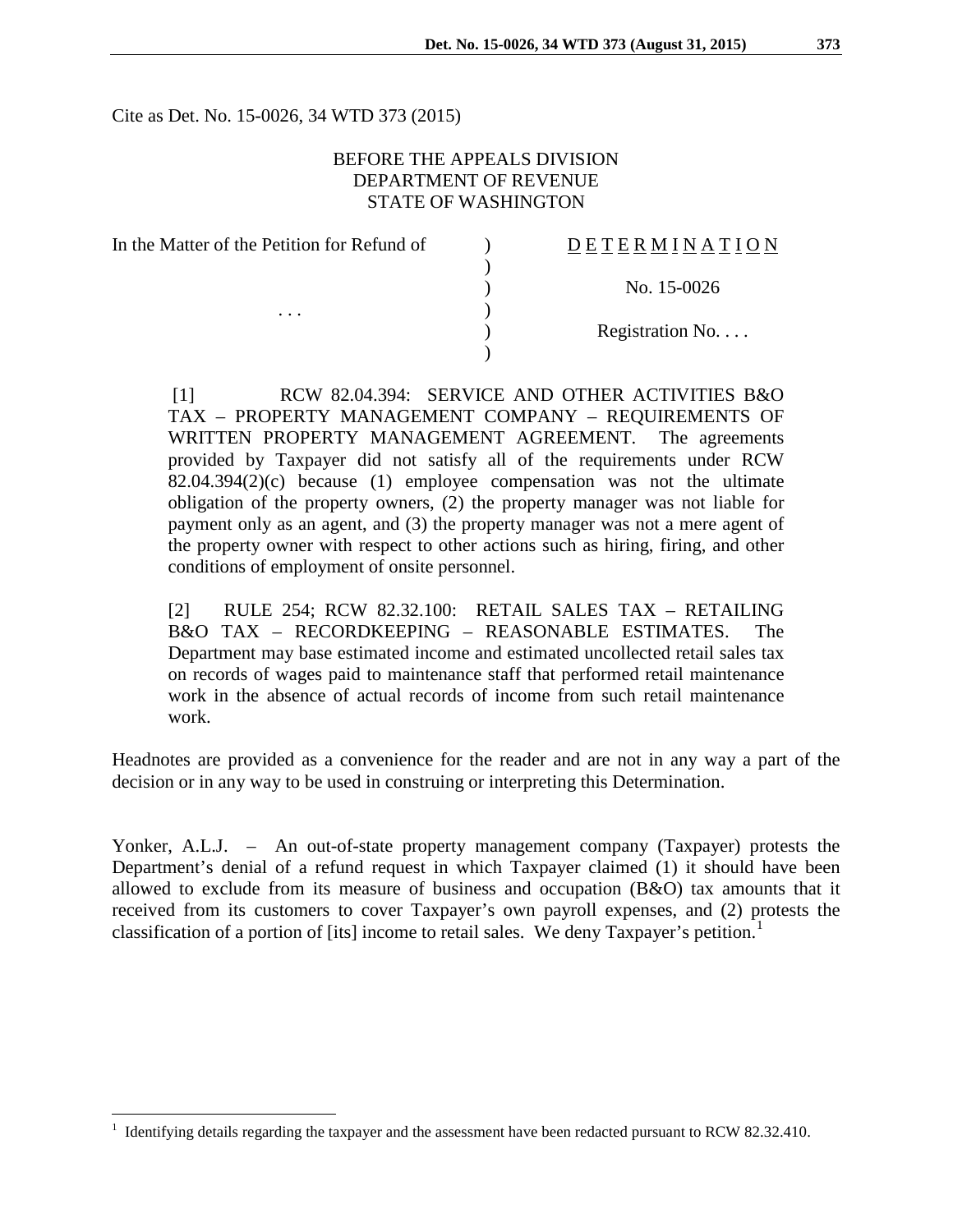#### **ISSUES**

- 1. Are amounts Taxpayer received from its customers as payment for Taxpayer's payroll expenses properly excluded from Taxpayer's measure for B&O tax liability under former RCW 82.04.394?
- 2. Did the Department properly assess estimated retailing B&O tax and retail sales tax against Taxpayer on certain retail service sales under RCW 82.32.100 where the Department based its estimate on figures provided by Taxpayer?

## FINDINGS OF FACT

[Taxpayer] is a for-profit [out of state] corporation that serves as the property management company for two mobile home parks located in Washington. The two mobile home parks are separate Washington limited liability companies. The governing persons of Taxpayer and the members of both mobile home parks are the same individuals. A number of agreements describe the nature of the relationship between Taxpayer and the two mobile home parks:

- According to two "Payroll Service Agreements" entered into by Taxpayer and each of the two mobile home parks in 2007, the mobile home parks "designated" Taxpayer "to administer payroll records, bookkeeping, payroll taxes, workers compensation, hiring, firing, and employee garnishments." Taxpayer also agreed to "pay employees." In exchange, Taxpayer received compensation from the mobile home parks in two forms: (1) a \$75 fee per employee per pay period, and (2) "reimbursement" of "the gross employee wages, taxes, workers compensation and other charges" for each employee. The Payroll Service Agreements do not specifically identify the employer of the employees, nor do they specifically identify what, if any, duties the two mobile home parks have in relation to the employees.
- According to two "Property Management Agreements" entered into by Taxpayer and each of the two mobile home parks in 1993, the two mobile home parks "designated" Taxpayer "as the exclusive managing and leasing agent for" the two mobile home parks. As the manager for both parks, Taxpayer was given the "authority to hire, supervise and terminate, on behalf of [the mobile home parks], any independent contractors and Property employees reasonably required in the operation of Property." The agreement goes on to state, "[i]t is agreed that all Property employees are employees of [Taxpayer] and are not employees of [the mobile home parks]." In exchange, the mobile home parks agreed to pay Taxpayer "as the fee for its management services the sum cost of managers payroll plus  $10\%$ " each month. $^{2}$  $^{2}$  $^{2}$
- According to a "Resident Property Manager Agreement" entered into by Taxpayer and two individuals in 2009, Taxpayer is identified as the "employer" of the two individuals, who agreed to work jointly as on-site managers for one of the mobile home parks. Taxpayer agreed to pay the individuals' salaries and other reimbursements. In exchange, the individuals agreed to perform a variety of duties, categorized generally in the

<span id="page-1-0"></span> $^{2}$  The initial term of these agreements was from April 1, 1993, through April 1, 1994, and then monthly thereafter so long as neither party terminates the agreements. We have no evidence that these agreements have ever been terminated by the parties.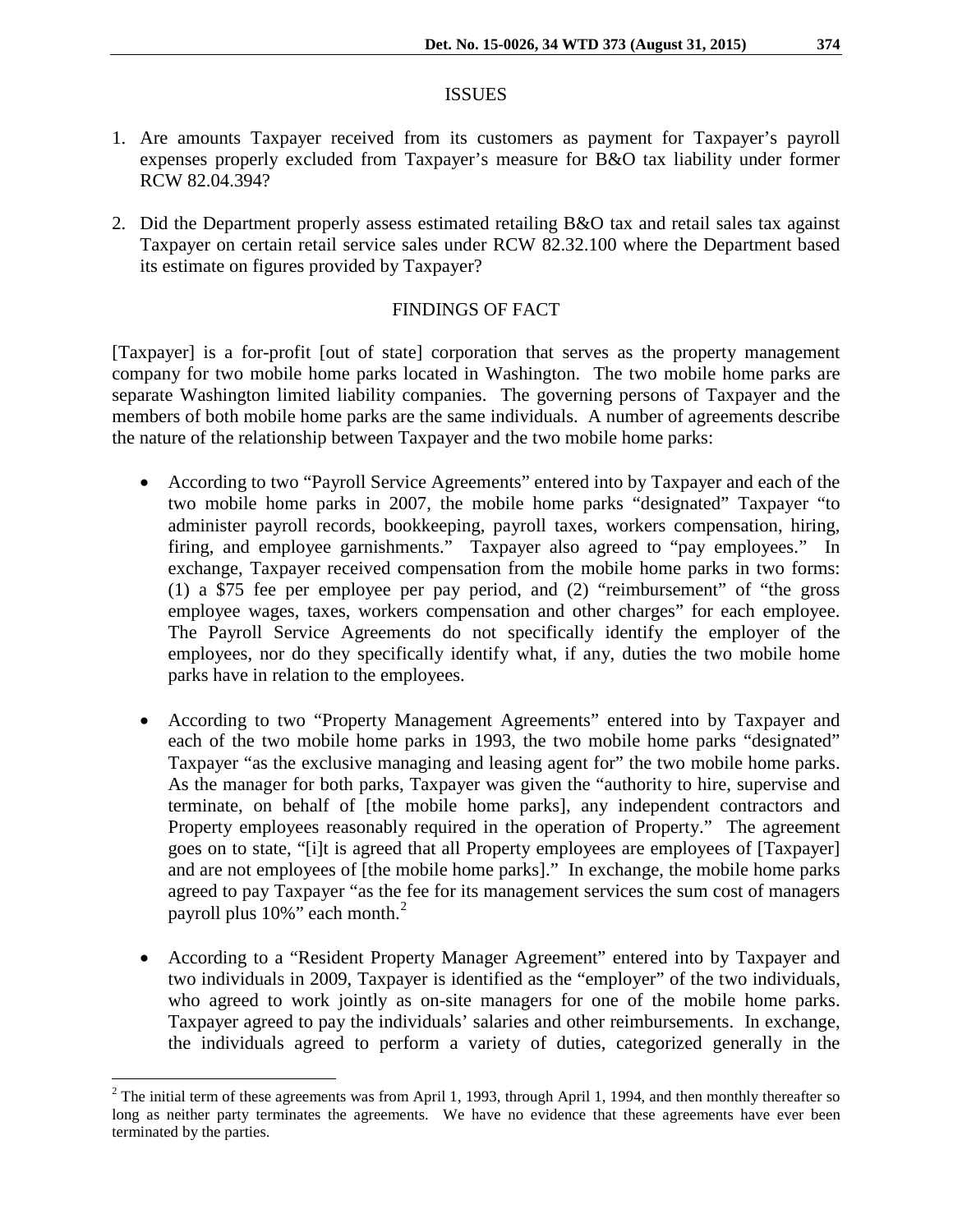agreement as (1) marketing, (2) rent collection, (3) rule enforcement, (4) park maintenance, and (5) administrative duties. In addition to these regular duties, Taxpayer paid the individuals "over and above normal pay" for such duties as painting, cleaning, and repairing manufactured homes in the customer's park. This agreement does not identify the mobile home parks as having any duty to pay the individuals, and does not identify the mobile home parks as employers of the individuals.

Taxpayer provided no other agreements related to (1) the relationship between Taxpayer and the mobile home parks, or (2) the relationship between Taxpayer and the on-site employees working at the mobile home parks. In addition, Taxpayer specifically represented that no written agreements exist related to the nature of the relationship between the two mobile home parks and the on-site employees working at the parks.

In 2011, the Department's Taxpayer Account Administration (TAA) conducted a limited review of Taxpayer's books and records for the period of January 1, 2007, through December 31, 2010 (review period). During that review, TAA made two findings that are relevant to this appeal. First, TAA found that Taxpayer had incorrectly excluded amounts Taxpayer was paid by the mobile home parks to cover the payroll expenses for on-site employees at the mobile home parks. This was based on TAA's finding that Taxpayer was the employer of those employees, and, therefore, primarily responsible for paying the salaries of such employees. Second, TAA found that Taxpayer had reported all of its gross income under the service and other activities B&O tax classification, but that a portion of its previously unreported income was received for performance of retail services, and, therefore, was subject to retailing B&O tax and retail sales tax, which Taxpayer failed to collect from the mobile home parks at the time such retail services were performed.

On May 10, 2011, TAA specifically requested further information for the review period regarding Taxpayer's gross income "received for improvements, installations and maintenance." On May 12, 2011, in response to that request, Taxpayer submitted two . . . lists of "maintenance wages," which included monthly totals of wages Taxpayer paid to employees for maintenance work they performed at each of the two mobile home parks for the entire review period. Taxpayer provided no other documentation in response to TAA's request. Based on this information, TAA classified a portion of Taxpayer's previously unreported gross income for the review period under the retailing B&O tax classification, using the amount of the "maintenance wages" Taxpayer reported in the ... lists as the estimated amount of retail service income. TAA also assessed retail sales tax against Taxpayer based on that same estimated amount of retail service income.

On June 14, 2011, as a result of TAA's findings, the Department issued a tax assessment for \$. . . , which included \$. . . in additional tax liability, a \$. . . five-percent assessment penalty, and \$. . . in interest. On June 23, 2011, Taxpayer paid the full amount of the tax assessment. Taxpayer subsequently requested a refund in the form of amended returns in which it claimed an exemption from its taxable income certain payroll expenses. On December 12, 2013, TAA denied Taxpayer's refund request. Taxpayer subsequently appealed that decision, and amended its refund request to include TAA's assessment of retailing B&O tax and retail sales tax on its estimated retail service income during the review period.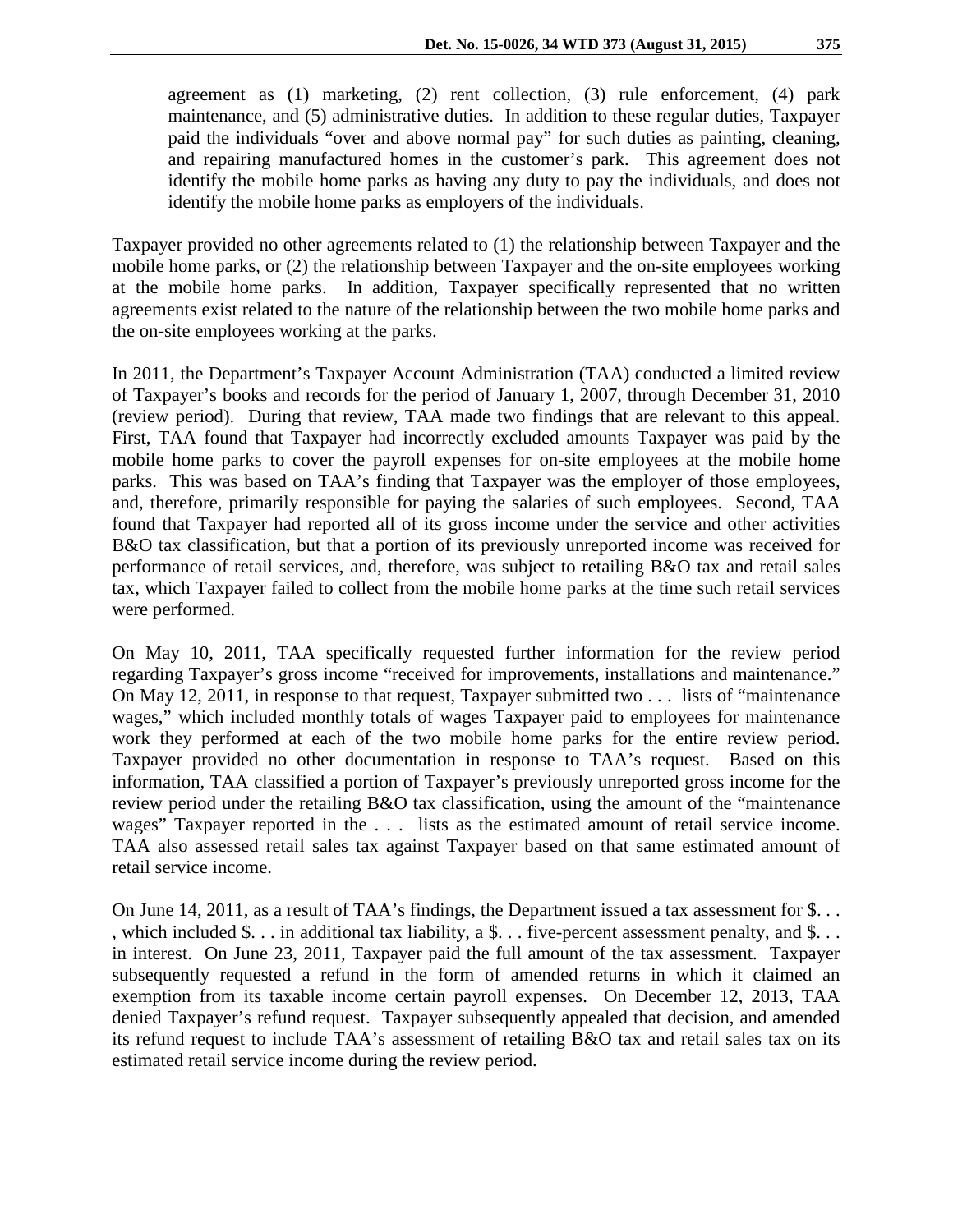# ANALYSIS

In Washington, "there is levied and collected from every person that has a substantial nexus with this state a tax for the act or privilege of engaging in business activities." RCW 84.04.220. The B&O tax measure is "the application of rates against value of products, gross proceeds of sales, or gross income of the business, as the case may be." *Id.* The rate used is determined by the type of activity in which a taxpayer engages. *See generally* Chapter 82.04 RCW.

The B&O tax is a gross receipts tax, meaning that it applies to all value proceeding or accruing to the company, and not only to its profit margins. *Lamtec Corp. v. Dep't of Revenue*, 170 Wn.2d 838, 843, 246 P.3d 788, 791 (2011). By enacting Washington's B&O tax system, the legislature intended to impose the B&O tax on virtually all business activities carried on within the state. *Time Oil Co. v. State,* 79 Wn.2d 143, 146, 483 P.2d 628 (1971). Further, the B&O tax system was meant to "leave practically no business and commerce free of . . . tax." *Budget Rent-A-Car of Washington-Oregon Inc. v. Dep't of Revenue,* 81 Wn.2d 171, 175, 500 P.2d 764 (1972).

RCW 82.04.140 defines "business" broadly and includes "all activities engaged in with the object of gain, benefit, or advantage to the taxpayer or another person or class, directly or indirectly." Generally, all gross income of the business is subject to B&O tax, without any deductions for costs such as labor, materials, taxes, or any other expense. *See* RCW 82.04.080. This holds true unless the legislature has carved out a specific exception. We note that when interpreting exemption or deduction provisions, "the burden of showing qualification for the tax benefit . . . rests with the taxpayer . . . [and] in the case of doubt or ambiguity, [the provisions are] to be construed strictly, though fairly and in keeping with the ordinary meaning of their language, against the taxpayer." *Group Health Coop. of Puget Sound, Inc. v. Washington State Tax Comm'n,* 72 Wn.2d 422, 429, 433 P.2d 201 (1967).

## 1. Exemption for Property Managers

Taxpayer does not dispute that it is subject to B&O tax generally. Instead, Taxpayer argues that a portion of its gross income during the audit period should be excluded from the measure of its B&O tax liability due to the exemption for property managers under RCW 82.04.394.

Before June 1, 2010, RCW 82.04.394 provided for a B&O tax exemption for amounts received by a property management company for wages of certain personnel as follows:

(1) [The B&O tax] does not apply to amounts received by a property management company from the owner of a property for gross wages and benefits paid directly to or on behalf of onsite personnel from property management trust accounts that are required to be maintained under RCW 18.85.310.

(2) As used in this section, "on-site personnel" means a person who meets **all** of the following conditions: (a) The person works primarily at the owner's property; (b) the person's duties include leasing property units, maintaining the property, collecting rents, or similar activities; and (c) under a **written** property management agreement: (i) **The person's compensation is the ultimate obligation of the property owner and not the property manager**; (ii) **the property manager is liable for payment only as agent of the owner**; and (iii) **the property manager is the agent of the owner with respect to the on-site**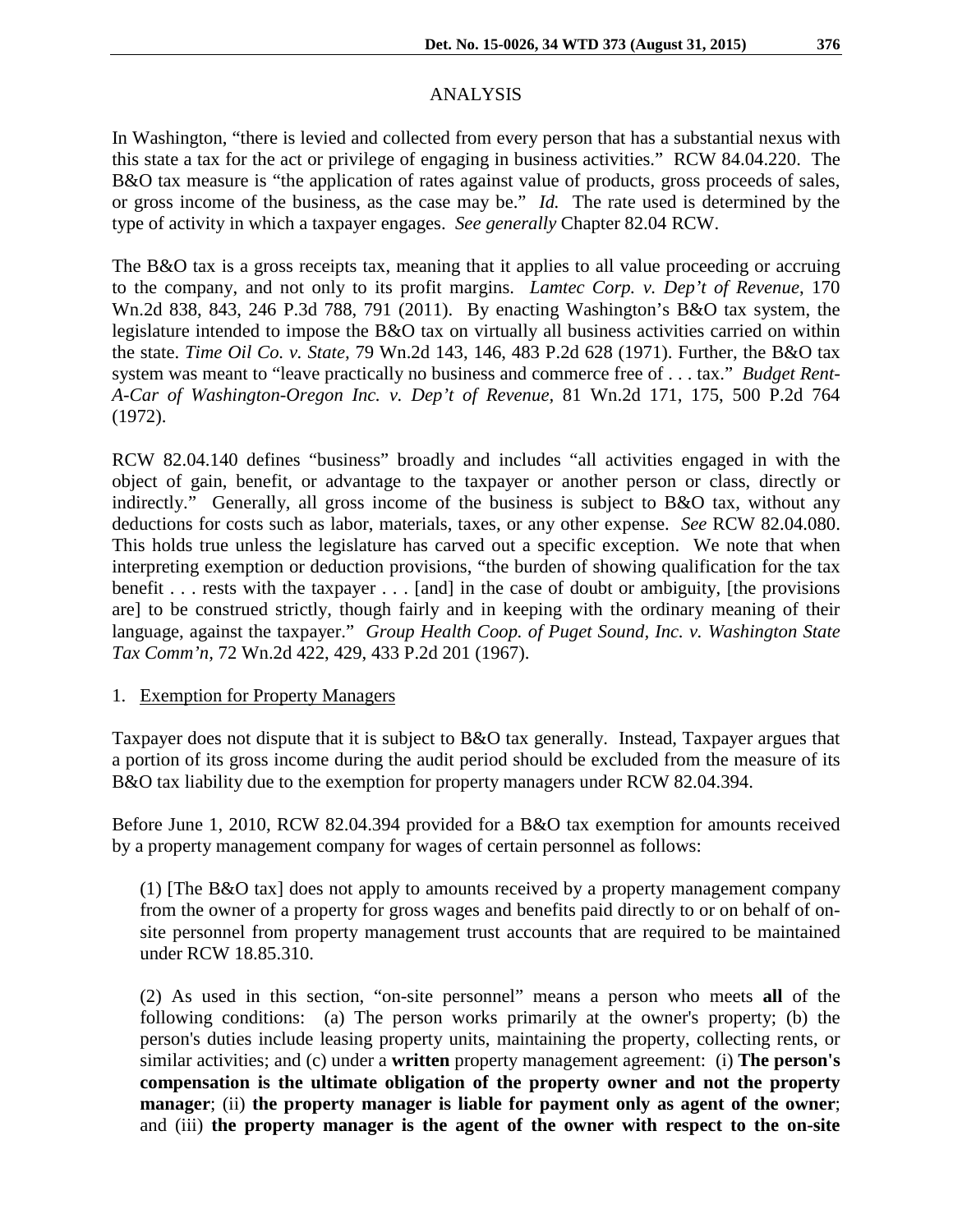# **personnel and that all actions, including, but not limited to, hiring, firing, compensation, and conditions of employment, taken by the property manager with respect to the on-site personnel are subject to the approval of the property owner**.

RCW 82.04.394 (1998) (emphasis added). Then, effective June 1, 2010, that statute was amended to limit the exemption described above to only (1) nonprofit property management companies and (2) property management companies from a housing authority. RCW 82.04.394 (2010); *see also* Excise Tax Advisory 3111.2010 (June 24, 2010). All other requirements of the exemption remained substantively the same. $3$ 

Preliminarily, we conclude that Taxpayer could not have qualified for the exclusion under RCW 82.04.394 beginning on June 1, 2010 due to the change in the statute that occurred on that date. This is because (1) Taxpayer is not a "nonprofit" property management company and (2) there has been no evidence presented that Taxpayer is affiliated with "a housing authority." Thus, if Taxpayer qualifies at all for the exclusion under RCW 82.04.394, we conclude that it can only be from the beginning of the review period, January 1, 2007, through May 31, 2010.

Nevertheless, even for the time period prior to June 1, 2010, we conclude that Taxpayer has failed to prove that it is entitled to the exemption available under RCW 82.04.394 because there is no written property management agreement in the record that meets all of the requirements under RCW 82.04.394(2)(c). First, the Residential Property Manager Agreement between Taxpayer and the on-site managers at one of the mobile home parks specifically identifies Taxpayer – not the mobile home park – as the employer of the on-site managers. Indeed, this agreement is silent as to the nature of the relationship between the mobile home parks, or owners, and the on-site managers. Further, the two Property Management Agreements between Taxpayer and the two mobile home parks indicate the precise opposite of what RCW 82.04.394(2)(c)(i) requires, stating that Taxpayer is the employer of the on-site employees, and that the mobile home parks are specifically not to be considered employers of such employees.

Second, neither the Residential Property Manager Agreement nor the Property Management Agreement state that Taxpayer's liability to pay the employees is as the mobile home parks' agent only, as required under RCW  $82.04.394(2)(c)(ii)$ . While the Property Management Agreement identifies Taxpayer as the mobile home parks' "agent," such title is in relation to Taxpayer's duty to provide management services, and clearly does not use the term "agent" to describe Taxpayer's obligation to hire and pay on-site employees since those agreements specifically identify Taxpayer as the employer of such employees.

Third, nowhere in any of the agreements is it evident that the mobile home parks have reserved for themselves any final authority in the hiring, firing, compensation, or other conditions of employment, of on-site employees at the parks as required under RCW 82.04.394 $(2)(c)(iii)$ . Instead, the Resident Property Manager Agreement speaks only in terms of Taxpayer having the authority to make decisions on all of those matters. Likewise, the Property Management Agreements state that Taxpayer "shall have authority to hire, supervise and terminate" on-site employees.<sup>[4](#page-4-1)</sup>

 $3$  RCW 82.04.394 was subsequently repealed on August 24, 2011 and replaced by RCW 82.04.4274.

<span id="page-4-1"></span><span id="page-4-0"></span> $\frac{4}{1}$ ...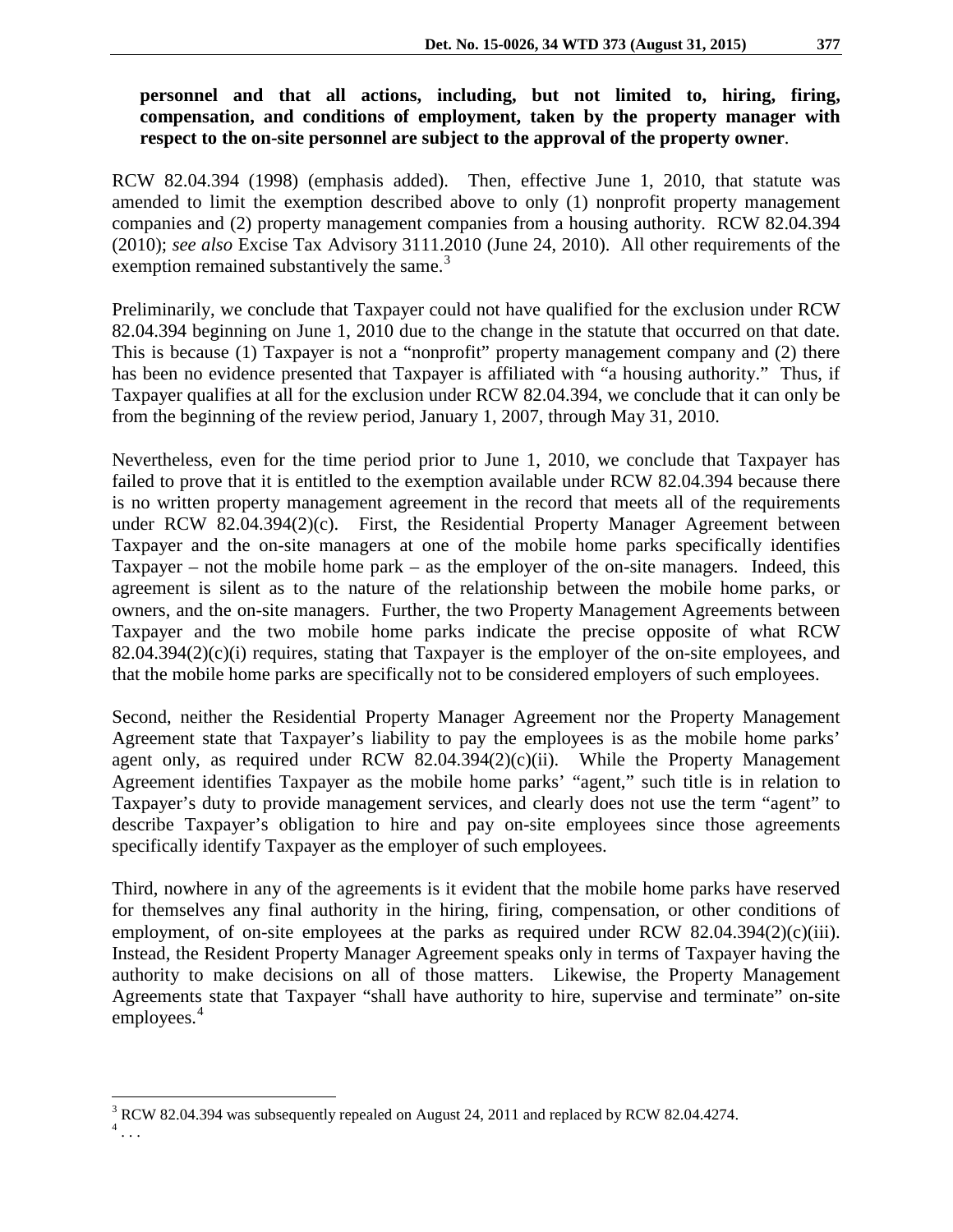Despite Taxpayer's argument that the substance of the agreements was such that the mobile home parks were the employers of their on-site employees, and Taxpayer a mere agent for the mobile home parks, the clear language to the contrary contained in the agreements we have received cannot be disregarded. The agreements indicate that while Taxpayer may have served as an agent for management services generally, it was Taxpayer – as opposed to the mobile home parks – that was the employer of the on-site employees, and that had ultimate authority, as opposed to mere agency authority, over all aspects of the employment of the on-site employees. Therefore, Taxpayer has failed to satisfy all of the requirements of 82.04.394, and cannot exclude the payments it received from the mobile home parks from its measure of B&O tax

2. Retailing B&O Tax and Retail Sales Tax

liability.

RCW 82.04.250 imposes retailing B&O tax "[u]pon every person engaging within this state in the business of making sales at retail," as measured by the person's gross proceeds of sales of the business. Gross proceeds of sales of the business, in turn, includes all "value proceeding or accruing from" such sales at retail without any deduction for any business costs. RCW 82.04.070. In addition, Washington imposes a retail sales tax on each sale at retail in this state, unless there is a specific exemption. RCW 82.08.020; RCW.04.050.

RCW 82.04.050(2) defines "sale at retail" as including charges made for labor and services rendered in respect to the following:

- (a) The installing, repairing, cleaning, altering, imprinting, or improving of tangible personal property of or for consumers . . .
- (b) The constructing, repairing, decorating, or improving of new or existing buildings or other structures under, upon, or above real property of or for consumers, including the installing or attaching of any article of tangible personal property therein or thereto, whether or not such personal property becomes a part of the realty by virtue of installation . . .

RCW 82.04.050(3) further defines "sale at retail" as including charges made for labor and services rendered in respect to "[1]andscape maintenance." Thus, any income Taxpayer received during the review period for performing any of these retail services is subject to retailing B&O tax and retail sales tax. Further, in the case of retail sales tax, while such tax "must be paid by the buyer to the seller," it is the seller's obligation to collect such retail sales tax, and if a seller fails to collect the retail sales tax, the seller is "personally liable to the state for the amount of the tax." RCW 82.08.050(3).

Here, during TAA's original review, TAA discovered that in addition to receiving payment for its payroll administration services, Taxpayer also received income from retail services such as "improvements, installations and maintenance" performed by Taxpayer's employees at the mobile home parks. TAA requested from Taxpayer information regarding "[g]ross income received from improvements, installations and maintenance." In response, Taxpayer submitted two . . . lists of "maintenance wages," one list for each mobile home park. Taxpayer did not provide any other documentation of the income it received as a result of its retail services performed during the review period.